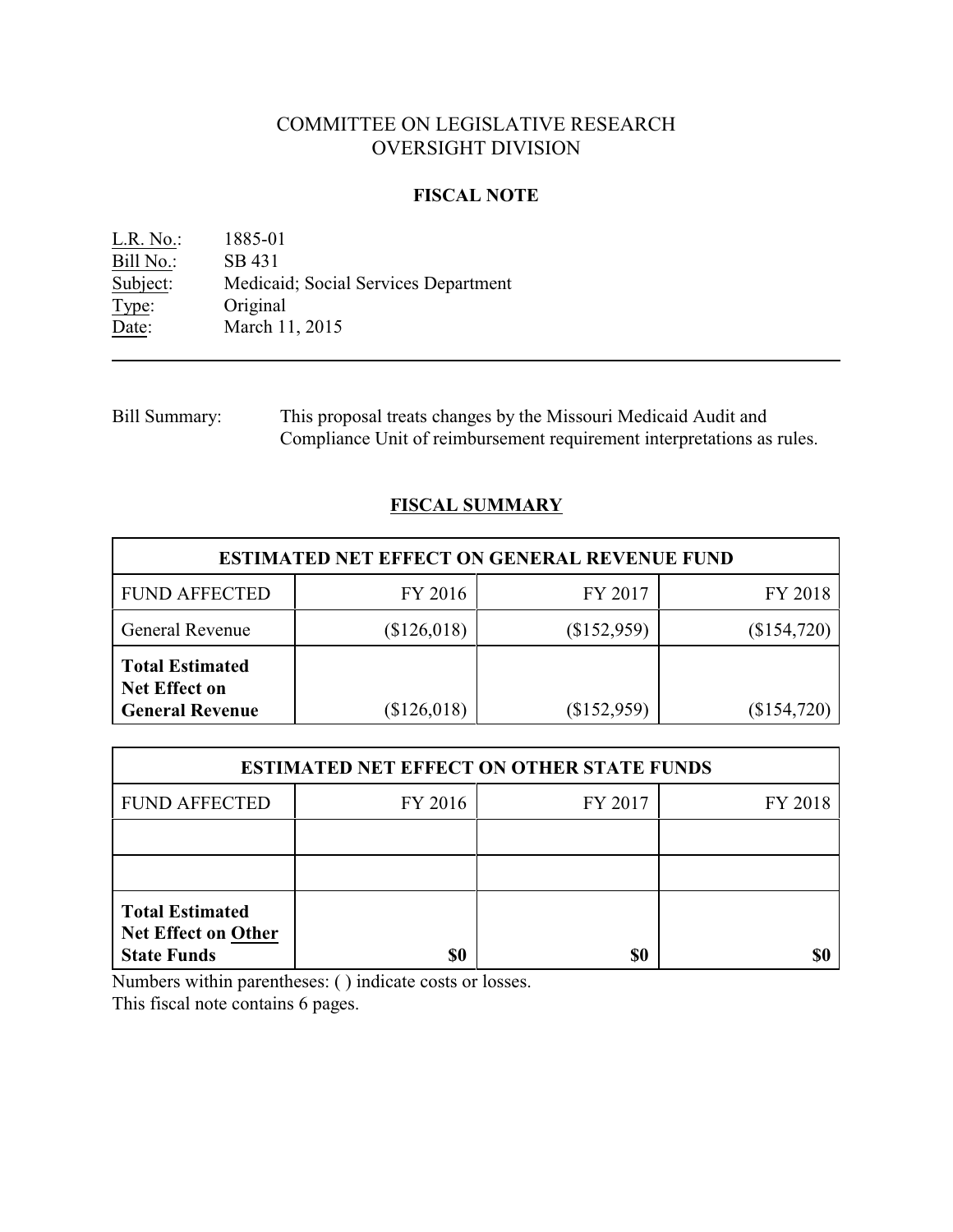L.R. No. 1885-01 Bill No. SB 431 Page 2 of 6 March 11, 2015

| <b>ESTIMATED NET EFFECT ON FEDERAL FUNDS</b>                               |         |         |         |  |  |
|----------------------------------------------------------------------------|---------|---------|---------|--|--|
| <b>FUND AFFECTED</b>                                                       | FY 2016 | FY 2017 | FY 2018 |  |  |
| Federal*                                                                   | \$0     | \$0     |         |  |  |
|                                                                            |         |         |         |  |  |
| <b>Total Estimated</b><br><b>Net Effect on All</b><br><b>Federal Funds</b> | \$0     | \$0     |         |  |  |

**\* Income and expenses exceed \$100,000 annually and net to \$0.**

| <b>ESTIMATED NET EFFECT ON FULL TIME EQUIVALENT (FTE)</b>    |         |         |         |  |
|--------------------------------------------------------------|---------|---------|---------|--|
| <b>FUND AFFECTED</b>                                         | FY 2016 | FY 2017 | FY 2018 |  |
| <b>General Revenue</b>                                       | 2.5     | 2.5     | 2.5     |  |
| Federal                                                      | 2.5     | 2.5     |         |  |
| <b>Total Estimated</b><br><b>Net Effect on</b><br><b>FTE</b> |         |         |         |  |

 $\boxtimes$  Estimated Net Effect (expenditures or reduced revenues) expected to exceed \$100,000 in any of the three fiscal years after implementation of the act.

| <b>ESTIMATED NET EFFECT ON LOCAL FUNDS</b> |         |         |         |  |
|--------------------------------------------|---------|---------|---------|--|
| <b>FUND AFFECTED</b>                       | FY 2016 | FY 2017 | FY 2018 |  |
| Local Government                           | \$0     | \$0     | \$0     |  |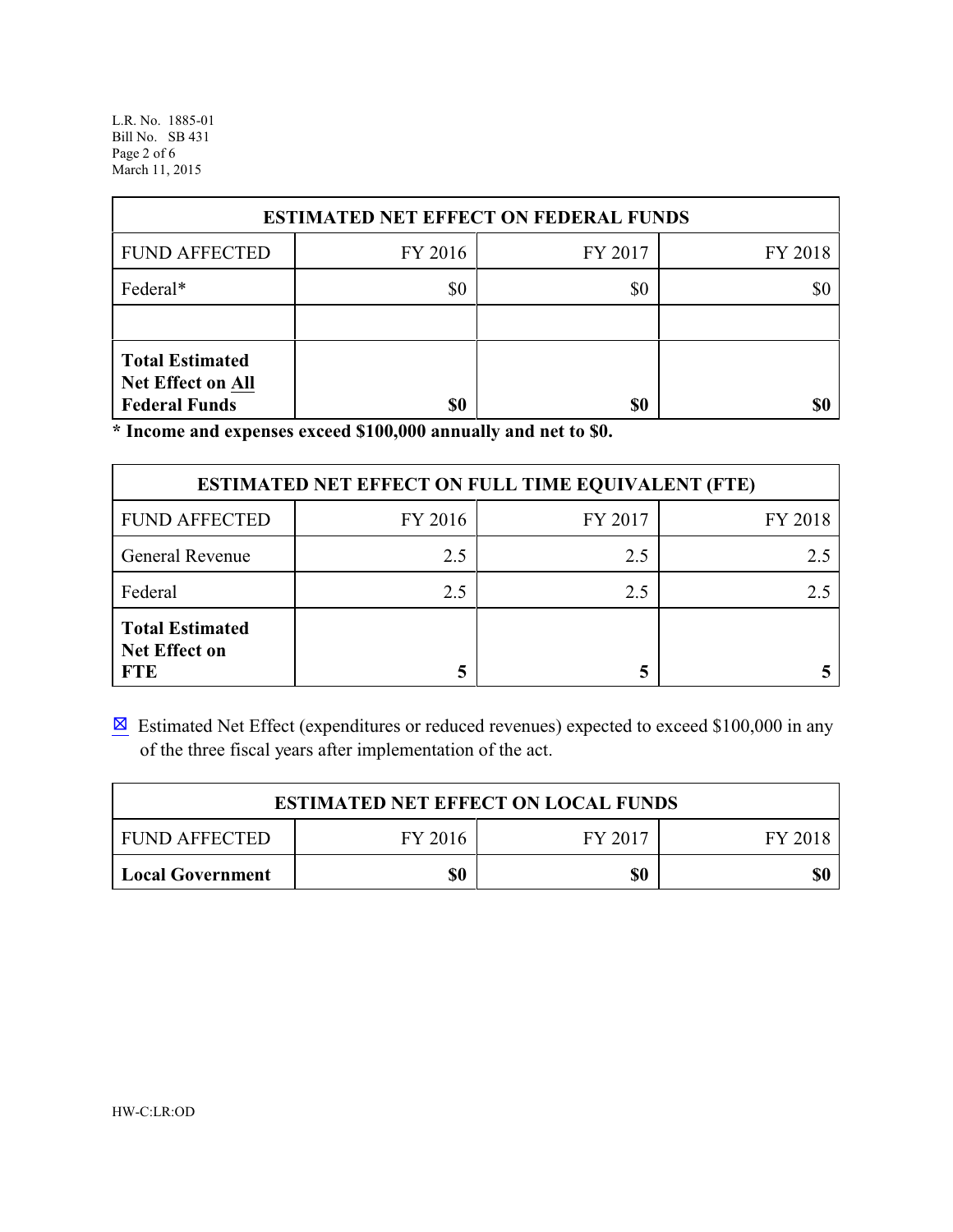L.R. No. 1885-01 Bill No. SB 431 Page 3 of 6 March 11, 2015

### **FISCAL ANALYSIS**

## ASSUMPTION

Officials from the **Department of Social Services (DSS), Missouri Medicaid Audit and Compliance Unit (MMAC)** state MMAC assumes SB 431 makes interpretations for the requirements for reimbursement for MO HealthNet services. The MO HealthNet Division (MHD) is currently charged with and authorized to make interpretations of requirements for reimbursement. MHD does so by promulgating regulations pertaining to the Medicaid program, authorizing and publishing MO HealthNet provider manuals, managing provider education, and by regularly publishing bulletins directed to providers. MMAC enforces the MHD interpretations of state and federal statutes and regulations. MMAC assumes SB 431 will result in a significant increase in the number of appeals of MMAC overpayment determinations. This increase in appeals is estimated to be approximately 50%.

Currently, a MMAC Medicaid Specialist (analyst) completes an audit of a provider's Medicaid claims within 10 hours. MMAC has 22 FTE analysts conducting reviews. An appeal, which includes preparation, discovery and testimony, may take as long as 40 hours, resulting in 30 hours per FTE lost due to appeals. MMAC's average number of completed audits per year is 2,554, with this legislation it is assumed that there will be approximately 164 less audits and possibly 41 more additional appeals which will cause a 6.4% reduction in the number of audits conducted. The two year average of accounts receivables from overpayments in calendar years 2013 and 2014 was \$7,380,638 as a result of provider audits. Therefore, the time spent on appeals will result in the inability to conduct approximately 164 audits per year or 6.4% (164/2,554), resulting in a loss of recoverable funds of \$472,360 (\$7,380,638 X 6.4%).

With enactment of the legislation MMAC analysts will be required to reallocate time away from auditing which will result in the inability to generate the current average recoverable overpayments. Therefore, MMAC would need the following additional 5 FTE to support this legislation, totaling \$252,036 including fringe along with associated E&E expenses for FY 2016 (10 months):

MMAC Attorney - \$39,984 annually Administrative Analyst II (legal) - \$33,018 annually Senior Office Support Assistant (SOSA) - \$24,906 annually Medicaid Specialist  $(2) - (40,642 \text{ annually X } 2) = $81,284$ 

Expenses are split 50/50 between federal and state funds.

Officials from the **DSS - MO HealthNet Division (MHD)** state MMAC audits in compliance with MHD regulations. There is no impact to MO HealthNet.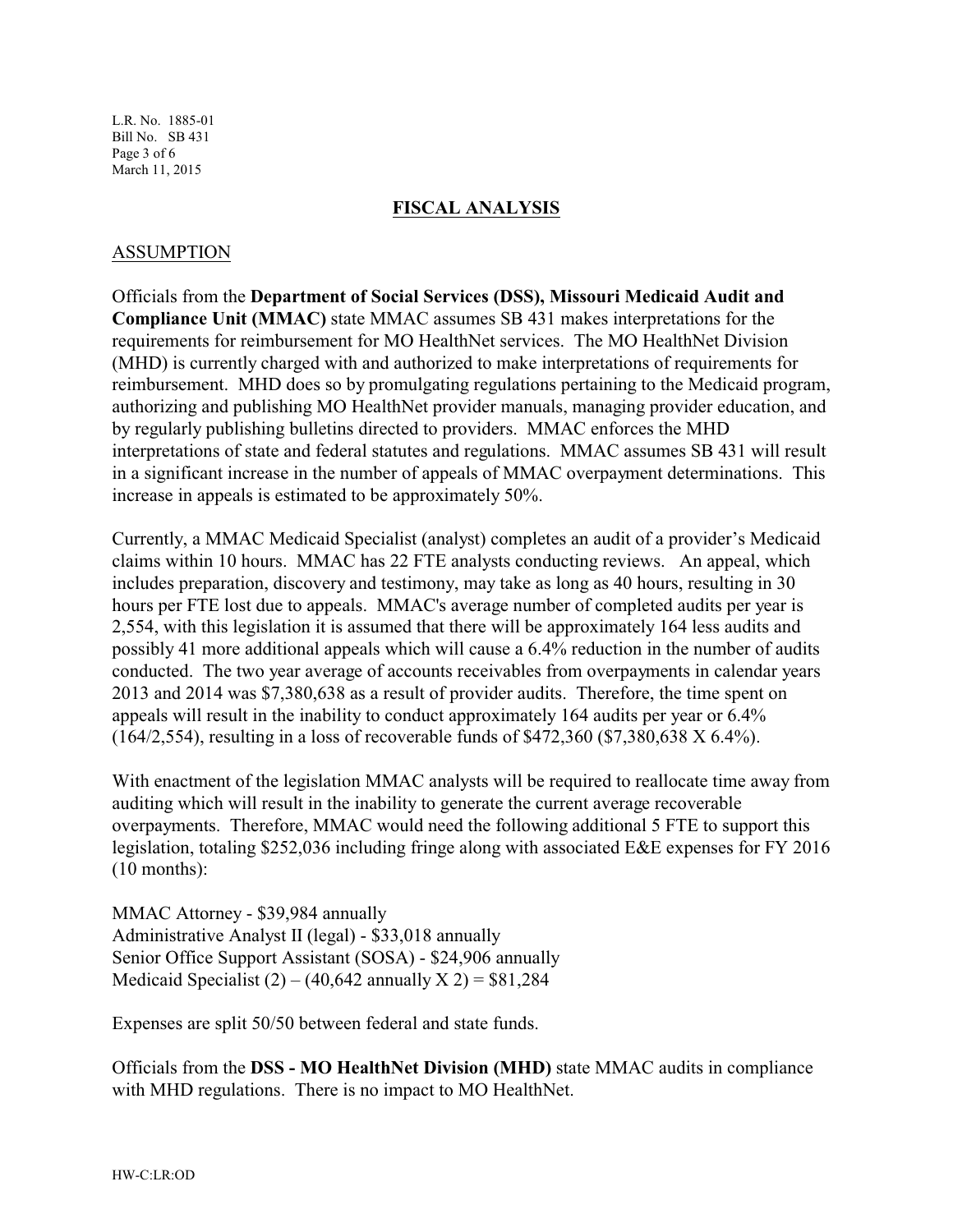L.R. No. 1885-01 Bill No. SB 431 Page 4 of 6 March 11, 2015

### ASSUMPTION (continued)

**Oversight** notes the additional FTE requested by MMAC will allow the unit to maintain the current number of audits being performed each year. In effect, the new FTE will be used to absorb the increase in provider appeals that will be generated by as a result of this proposal.

Officials from the **Office of Attorney General** assume any potential costs arising from this proposal can be absorbed with existing resources.

Officials from the **Department of Health and Senior Services**, the **Department of Mental Health**, the **Department of Corrections** and the **Joint Committee on Administrative Rules** each assume the proposal would not fiscally impact their respective agencies.

Officials from the **Office of Secretary of State (SOS)** did not respond to **Oversight's** request for a statement of fiscal impact.

| FISCAL IMPACT - State Government   | FY 2016            | FY 2017            | FY 2018      |
|------------------------------------|--------------------|--------------------|--------------|
|                                    | $(10 \text{ Mo.})$ |                    |              |
| <b>GENERAL REVENUE FUND</b>        |                    |                    |              |
| $(\$208.152)$                      |                    |                    |              |
| Costs - DSS- MMAC                  |                    |                    |              |
| Personal service                   | $(\$74,663)$       | $(\$90,492)$       | $(\$91,397)$ |
| Fringe benefits                    | (\$38,828)         | $(\$47,060)$       | $(\$47,531)$ |
| Equipment and expense              | (\$12,527)         | (\$15,407)         | (\$15,792)   |
| Total Costs - DSS-MMAC             | (\$126,018)        | (\$152,959)        | (\$154,720)  |
| FTE Change - DSS                   | 2.5 FTE            | 2.5 FTE            | 2.5 FTE      |
| <b>ESTIMATED NET EFFECT ON THE</b> |                    |                    |              |
| <b>GENERAL REVENUE FUND</b>        | <u>(\$126,018)</u> | <u>(\$152,959)</u> | (S154, 720)  |
| Estimated Net FTE Change on the    |                    |                    |              |
| General Revenue Fund               | 2.5 FTE            | 2.5 FTE            | 2.5 FTE      |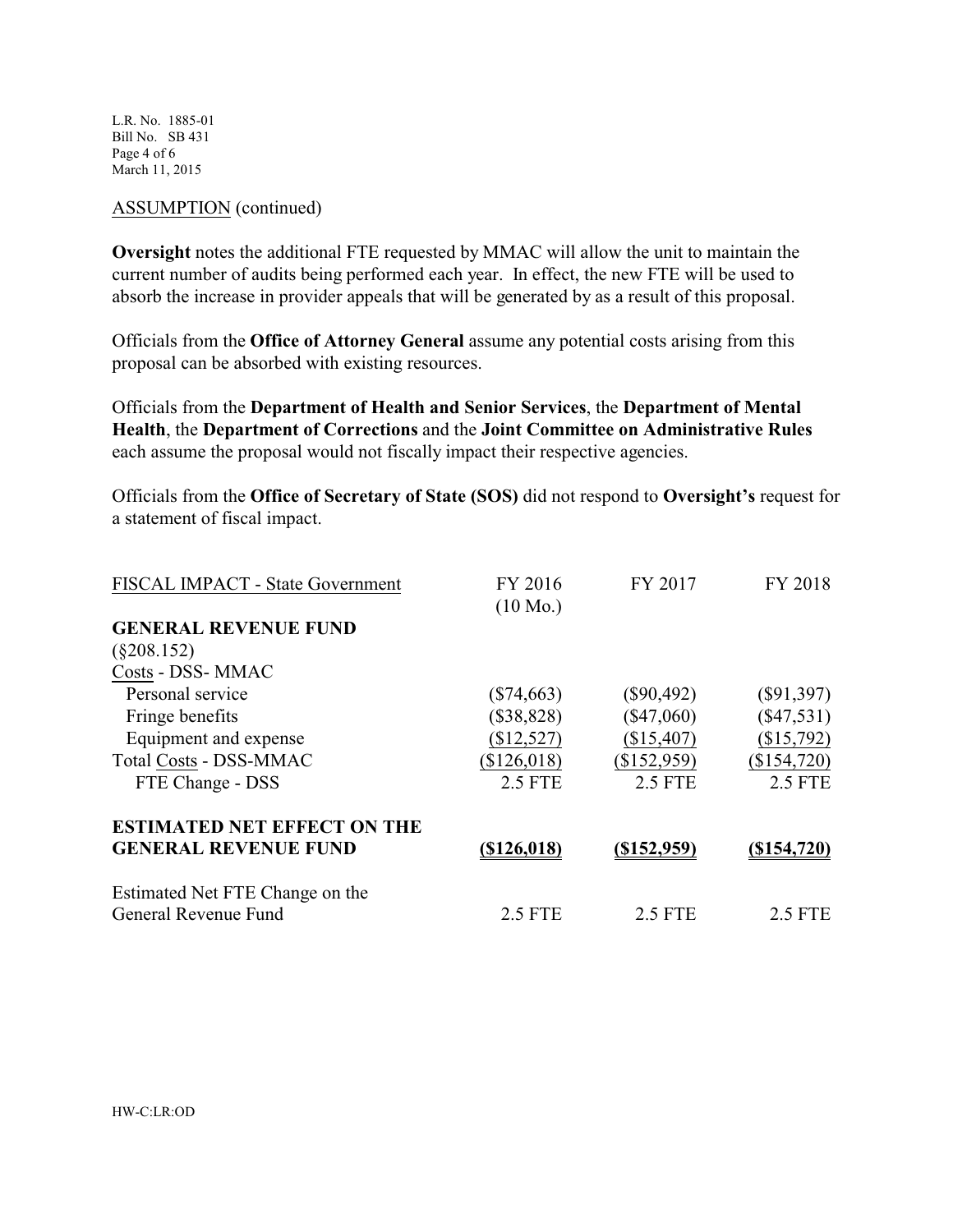L.R. No. 1885-01 Bill No. SB 431 Page 5 of 6 March 11, 2015

| FISCAL IMPACT - State Government      | FY 2016<br>$(10 \text{ Mo.})$ | FY 2017        | FY 2018        |
|---------------------------------------|-------------------------------|----------------|----------------|
| <b>FEDERAL FUNDS</b><br>$(\$208.152)$ |                               |                |                |
| Income - DSS-MMAC                     |                               |                |                |
| Increase in federal reimbursements    | \$126,018                     | \$152,959      | \$154,720      |
| Costs - DSS- MMAC                     |                               |                |                |
| Personal service                      | $(\$74,663)$                  | $(\$90,492)$   | $(\$91,397)$   |
| Fringe benefits                       | (\$38,828)                    | $(\$47,060)$   | $(\$47,531)$   |
| Equipment and expense                 | (\$12,527)                    | (\$15,407)     | (\$15,792)     |
| Total Costs - DSS-MMAC                | (\$126,018)                   | (\$152,959)    | (\$154,720)    |
| FTE Change - DSS                      | <b>2.5 FTE</b>                | <b>2.5 FTE</b> | <b>2.5 FTE</b> |
| <b>ESTIMATED NET EFFECT ON THE</b>    |                               |                |                |
| <b>FEDERAL FUNDS</b>                  | <u>\$0</u>                    | <u>\$0</u>     | <u>\$0</u>     |
| Estimated Net FTE Change on Federal   |                               |                |                |
| Funds                                 | <b>2.5 FTE</b>                | <b>2.5 FTE</b> | <b>2.5 FTE</b> |
|                                       |                               |                |                |
| FISCAL IMPACT - Local Government      | FY 2016                       | FY 2017        | FY 2018        |
|                                       | $(10 \text{ Mo.})$            |                |                |
|                                       | \$0                           | \$0            | \$0            |

# FISCAL IMPACT - Small Business

This proposal could have a direct fiscal impact on small business healthcare providers that accept MO HealthNet payments if they are, or are not, notified of changes in interpretation or application of reimbursement requirements by the Department of Social Services.